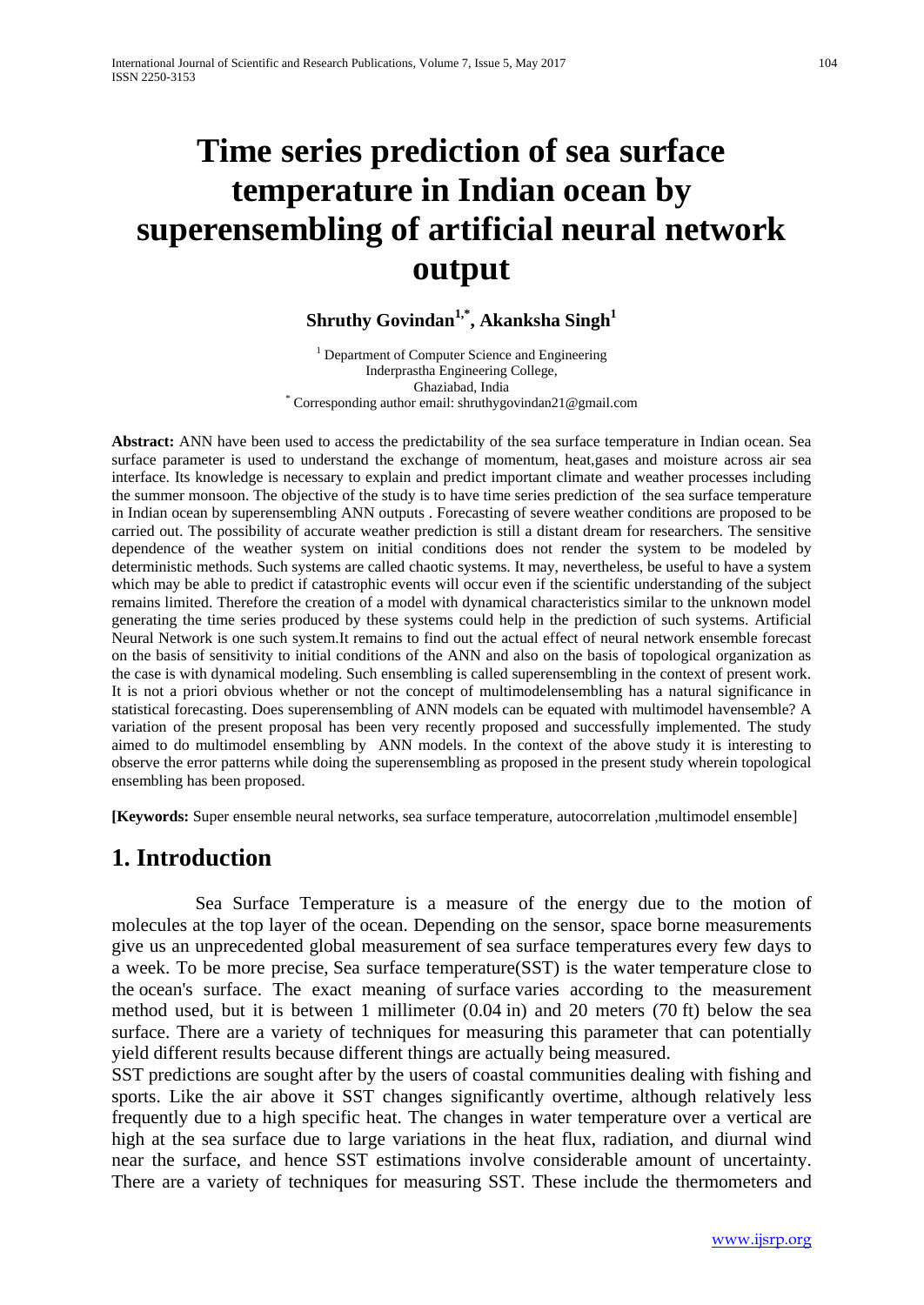A time series is a sequence of [data points,](http://en.wikipedia.org/wiki/Data_point) measured typically at successive points in time spaced at uniform time intervals. Examples of time series are the daily closing value of the [Dow Jones Industrial Average](http://en.wikipedia.org/wiki/Dow_Jones_Industrial_Average) and the annual flow volume of the [Nile River](http://en.wikipedia.org/wiki/Nile) at [Aswan.](http://en.wikipedia.org/wiki/Aswan)

Time series analysis comprises methods for analyzing time series data in order to extract meaningful statistics and other characteristics of the data. Time series forecasting is the use of a [model](http://en.wikipedia.org/wiki/Model_(abstract)) to predict future values based on previously observed values. While [regression](http://en.wikipedia.org/wiki/Regression_analysis)  [analysis](http://en.wikipedia.org/wiki/Regression_analysis) is often employed in such a way as to test theories that the current values of one or more independent time series affect the current value of another time series, this type of analysis of time series is not called "time series analysis", which focuses on comparing values of a single time series or multiple dependent time series at different points in time.

It has been pointed out by Tripathi and others(2011) that the importance of SST to accurate weather forecasting of both severe events and daily weather has been increasingly recognized over the past several years. Also, it significantly affects the monsoon locally as well as globally. Recent studies indicate that the Indian ocean impacts climate around the globe, including the widespread drought from 1998-2002 in US, southern Europe, and the parts of Asia. The importance of Indian ocean to remote climate variability has renewed interest in the study of SST anomalies of the Indian ocean. A successful simulation of the SST anomalies variation of the Indian ocean can also contribute to the monsoon forecast of the Indian subcontinent.

Using area-average SST twelve different NN models were developed for the twelve months in a year. Typically the model to predict SST for the month of January was based on all past observations of January. On evaluating the performance of the networks the authors found that the models were able to predict the anomalies with a good accuracy and whenever the dependence of present anomalies on past anomalies was nonlinear the NN models worked better than the linear statistical models. Collins and others (2004)have used meteorological variables such as input to predict targeted satellite-derived SST values in the western Mediterranean Sea. The networks trained in this way predicted the seasonal as well as the interannual variability of SST well. The impact of the heat wave that occurred during the summer of 2003 on SST was also reproduced satisfactorily. Kuge and others (2004) have compared prediction skills of different methods based on certain transfer functions, regressions, and artificial neural network. The authors analyzed data of radiolarian faunal abundance from surface sediments observed at the Atlantic and Pacific oceans. The error statistics associated with the NN predictions were found to be more attractive than the other methods, although NN yielded lesser geographic trends than those of the other methods. Gradients of Sea Surface Temperature (SST) are im- portant in determining the position of precipitation over the tropics including monsoon regions. It is assumed that the SST Anomaly (SSTA) over Indian Ocean vitally determines the monsoon rainfall variability.

It has been asserted by K.C Tripathi and others(2006 )thatIndian summer monsoon, which is a part of the Asian monsoon system, is a regular annual phenomenon which brings heavy rainfall to India and adjacent countries during summer monsoon season (June to September; JJAS). It contributes about 70% - 90% of rainfall in most parts of country whereas, the rainfall during October-November-December (OND) over south India which is commonly referred as winter monsoon rainfall. It contributes about 50% of annual rainfall in the east cost of Indian Peninsula. The winter monsoon is highly variable both spatially and temporally. During winter monsoon season the prevailing wind becomes north-easterly and the zone of maximum rainfall migrates to southern India.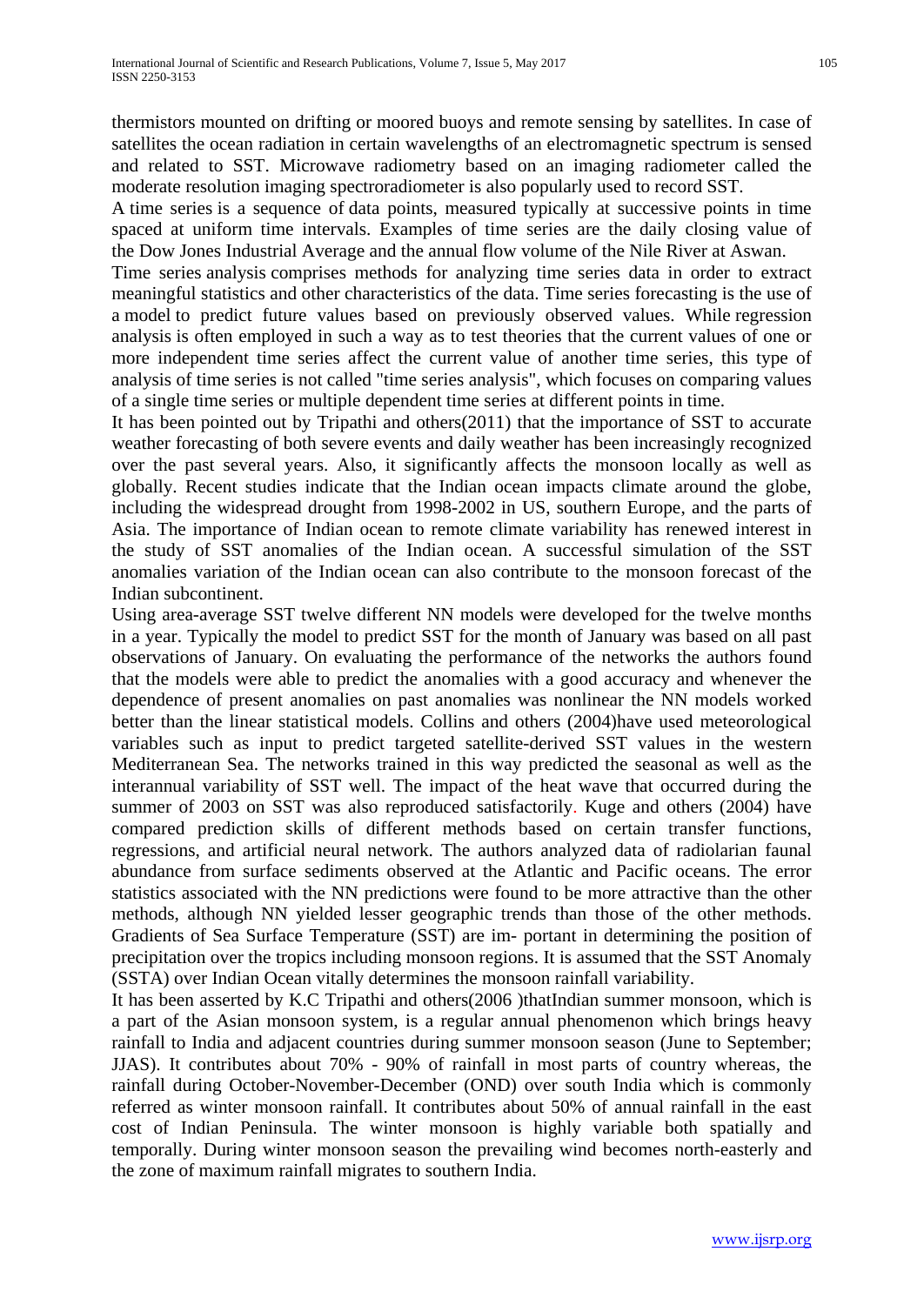A better understanding of the monsoon cycle is clearly of scientific and social value. Monsoon prediction studies have utilized indicators of atmospheric circulation, land surface conditions, and Indian and Pacific Oceans SSTs (summarized in Webster et al. 1998). The predictive relationship between Indian Ocean SST and monsoon rainfall remains especially poorly characterized, particularly at lead times greater than 1–2 months before the boreal summer monsoon season. Their study assesses the relationship between SST variations in the tropical Indian Ocean and Indian monsoon rainfall, including the temporal stability of these linkages over the past 50 yr with the goal of improving multivariate monsoon prediction efforts.

#### **1.1 Artificial neural network and forecasting**

Intelligent systems are so called because they are "adaptive", in the manner in which we humans are. These systems differ from the "rigid" systems in the sense that the latter, by their inherent design, have poor or zero power of decision-making. As an example there is only one possible regression line through a data set. On the other hand, the intelligent systems "evolve" in time. They search for a better solution (but may not come up with the best solution every time) in the solution space. There may be many solutions to a problem. This, somehow, resemble the behavior of human systems that are capable of decision-making. It is mentioned in the thesis of K C Tripathi and others (2011) that with the success of the back propagation rule for finding the derivatives . ANN became a popular tool in artificial intelligence, robotics and several authors categorically stated the importance of artifical intelligence techniques for weather forecasting and peer reviews. Comparison of ANN and traditional techniques of forecasts had begun to attract the researchers. Lepedes and Farber (1987) were the first to report that simple neural networks can outperform traditional methods by several orders of magnitude.

#### **1.2 Ensemble forecasting**

Neural network ensemble is a learning technique where many neural networks are jointly used to solve a problem. Neural network ensemble helps in improving generalization and also removes the error related to initial conditions. The output of the neural network ensemble is considered to have high correlation and low root mean square error. Aggarwal and others(2013) defined Ensembles represent a natural extension of common neural network practice that undoubtedly owes its roots to earlier works using conventional forecasting tools. Generally to create such an ensemble, several networks are trained out of which best networks are chosen to create an ensemble. Construction of neural network ensemble involves two steps: training the individual networks and then combining their predictions. Individual networks can be trained using different ensemble techniques and these techniques are based on varying parameters related to design and training of ANN such as varying initial weights, varying network type, varying network architecture involving number of hidden neurons, number of hidden layer. To combine the networks, ensemble mean or weighted mean method is used so as each ensemble is assigned weights in such a way that root mean square error is minimized. Network is trained with different random initializations and 3 such models are selected for participating in the ensemble forecasting whose errors are better.The average output of the above 3 models is expected to give better results. We have modified the learning parameters of the network where a number of networks are built with different learning parameters, such as initial weights in an MLP and varying number of hidden neurons, etc. An alternate baseline approach we investigated was the creation of a simple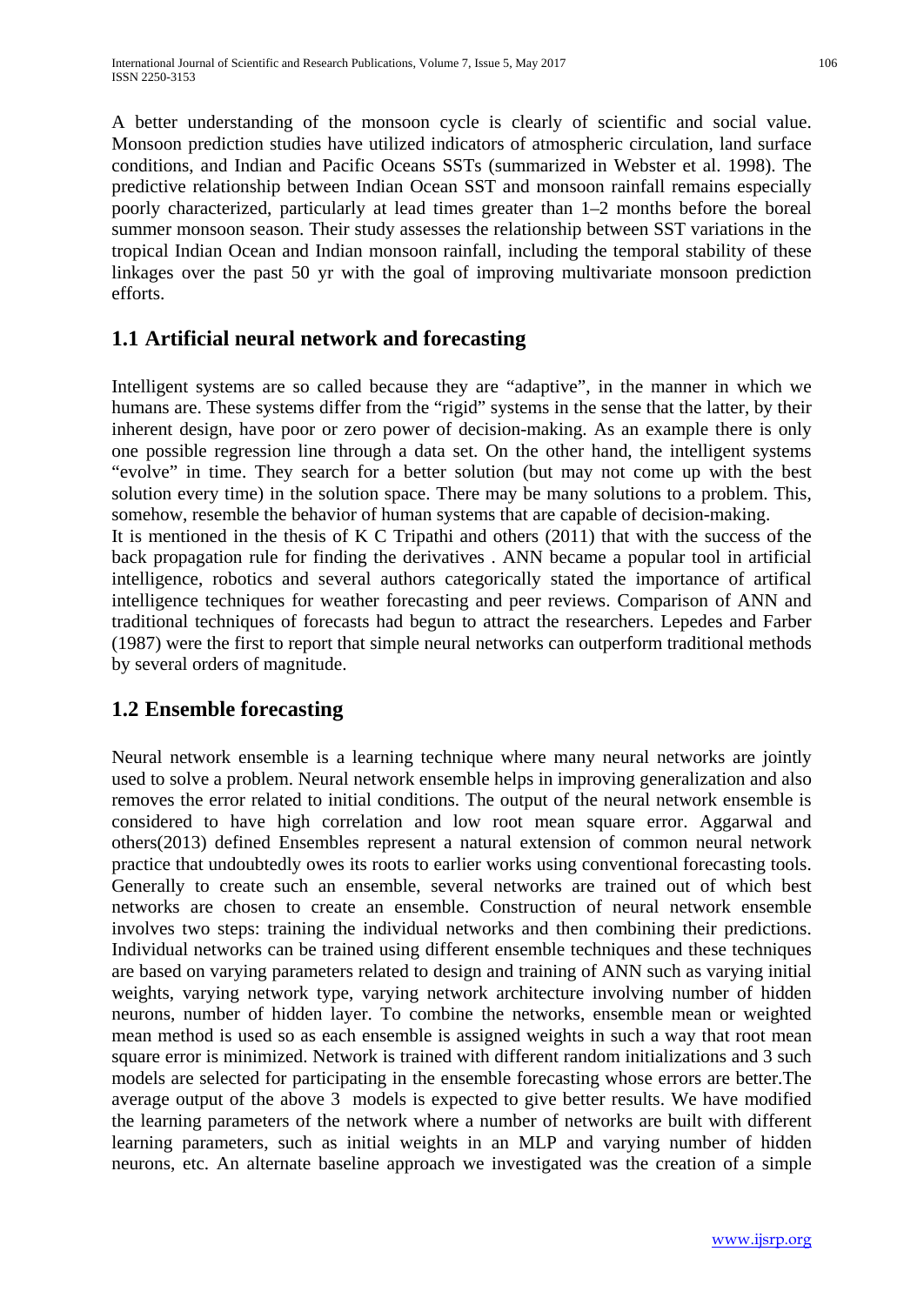neural network ensemble where each network are trained independently and networks with good correlation are selected then ensemble mean of these networks are taken. Likewise hidden neurons are varied and then again same procedure applied .While theoretical results indicate that, if properly constructed and employed, neural network ensembles can generalize better than any individual model used separately, they do not provide general guidelines about the selection of different models in the ensemble.

#### **1.3 Superensemble neural network**

Superensemble architecture for numerical weather prediction was proposed by Krishnamurthy and others. This idea was an extension of the traditional ensemble mean forecasting which could remove errors associated with initial condition. The idea was to first take the ensemble forecast of individual models by using the perturbation theory and then take an ensemble of the ensemble forecasts. Thus the superensemble model was capable of taking into account the errors caused by wrong initializations as well as poor understanding of the concerned deterministic system. This was called the Multi Model Ensemble (MME). Ann superensembling is an extension of ensemble method which further improves the performance of a network by providing high correlation and low root mean square error. Several ensemble models are combined together to form a superensemble. We have used two aspect to create a superensemble that is the initial weights and the architecture of the ANN which essentially means the number of neurons in the hidden layer. Our baseline approach was the creation of a simple superensemble network using two ways first where output of various ensemble networks are combined during training phase to form a superensemble and second where mean of various ensembles are taken. We have also created a superensemble network where weighted mean concept is utilized and comparison between these results are done to see which network performs better .It has been found that weighted mean concept performs better than ensemble mean and gives a significant increase in correlation and root mean square error is decreased. For weighted concept we used network with 12 hidden neurons as it performed better then various weighted mean are statistically combined during training so that skill of ensemble of ensemble is factored into superensemble. In Consolidated ANN ensemble, output of weighted ensemble mean is fed into the network as an input then the network is trained so that the output obtained gives better performance producing good correlation and root mean square error is reduced.

#### **1.4 The present study**

Statistical prediction models such as the Artificial Neural Networks (ANN) tend to model the dynamical behavior of the system based on past information. The errors in such techniques can be due to wrong initializations as well due to wrong topology. The present study is aimed to explore the ANN prediction errors in the context of wrong initializations and wrong topology by means of ensembling and Superensembling of the ANN models.

The predictability of dynamical systems are largely governed by two factors  $-$  (i) the uncertainty arising out of initial conditions and (ii) poor understanding of the actual process in question. Ensemble forecasting has been in practice since long to account for the errors due to initial conditions. Multi Model Ensembling (MME) has been recently adopted by researchers to take into account the errors due to lesser understanding of the subject.

Super ensemble architecture for numerical weather prediction was proposed by Krishnamurthy and others (2000). This idea was an extension of the traditional ensemble mean forecasting which could remove errors associated with initial conditions (Palmer et al.,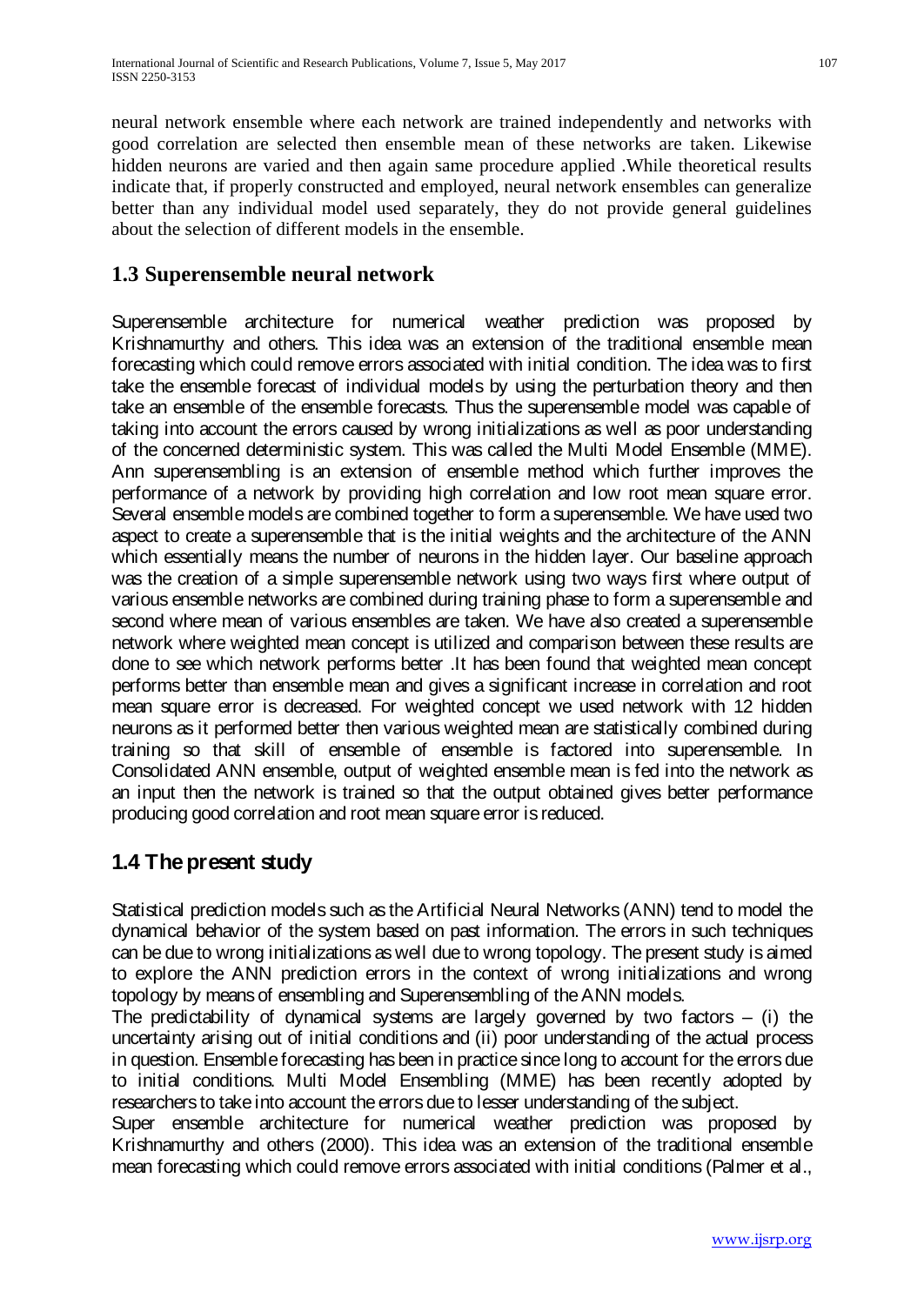# **2. Methodology**

#### **2.1 Data**

The extended reconstructed sea surface temperature from January 1871 to May 2004 (Smith and Reynolds, 2003, 2004, 2005) for the IO region (in the neighborhood of IOD) has been used for the present analysis. The SST for the Central Southern Indian Ocean (CSIO) and Southern Indian Ocean (SIO) has been averaged over the respective areas to obtain the time series for 23 years (January 1982 to December 2004).

#### **2.2 Correlation Analysis**

The determination of predictors is an important step as this is a precursor to a good prediction model. Autocorrelation analysis was done for the determination of predictors and also to establish the basis for an attempt to design such a prediction model. Lag values for the autocorrelation analysis have been taken from 0-24 months.Based on the correlation analysis we have selected predictors having highest positive correlations. Figure 2.1 shows the results of the autocorrelation analysis. It can be seen that the maximum correlations are obtained at values of 12 and 24 (0.8691 and 0.8461).



#### **2.3 Partitioning of data**

The data is partitioned into three datasets namely training, testing and validation set. The data set comprises of 23-year monthly data (from January 1982 to December 2004). This implies 1596 data points.The test set is obtained by serially taking the last 131 points. The remaining 1179 points are used for training and 262 points for validation.

#### **2.5 Architecture of Superensemble**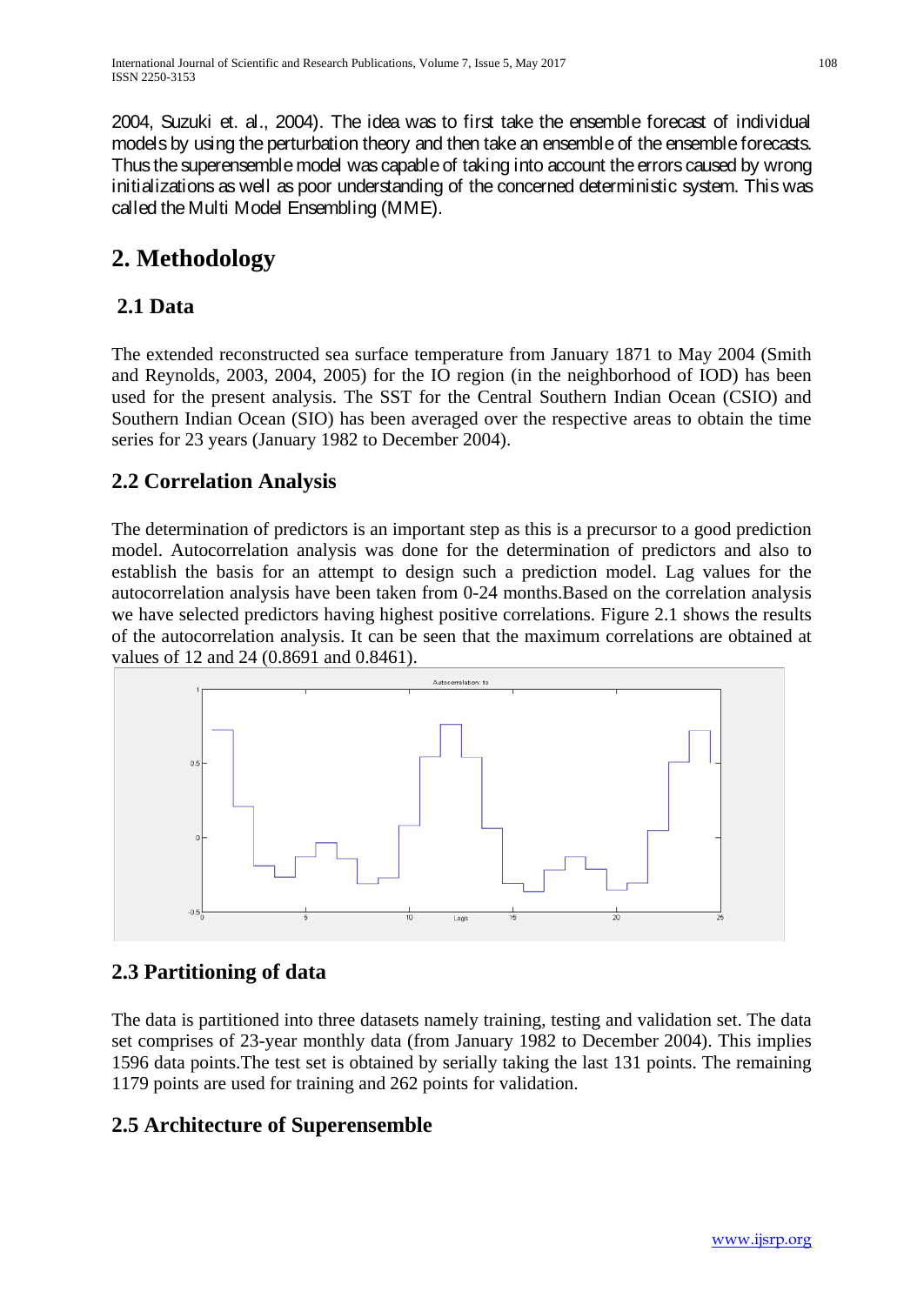the number of input variables, the number of hidden layers and hidden nodes, the number of output nodes, the activation functions for hidden and output nodes, and the training algorithm and process.The activation functions used for all hidden nodes are the logistic function while the identity function is employed in the output layer. The number of input nodes corresponds to the number of past lagged observations used to capture the underlying pattern here which is lag12 and 24. We used four levels of hidden nodes of 5, 6 ,7 and 8 to experiment with in this study. For creating a ensemble network, we have used multilayer feed-forward architecture in which number of neurons in input and output layer is 2 and 1 whereas neurons in hidden layer are varied to create an super ensemble. To form an Consolidated ANN we have used outputs of weighted ensemble mean which is fed into the network as a input. We have used same activation function and architecture, the only difference is in the number of neurons in the input and output layer which is 3 and 1 as weighted ensemble of various networks are calculated with hidden layer neurons 8 ,10 and 12. Networks are trained so that a particular input leads to a specific target output. The training algorithm is the standard BP, which uses the gradient descent technique to minimize error. During training, each desired output is compared with the actual target and calculates error at the output layer. The backward pass is the error back propagation and adjustments of weights. Thus, the network is adjusted based on a comparison of the output and the target until the network output matches the target. When the training process is completed, then the network with adjusted estimated parameters is used to test a set of data, which is different from the training set of data.

We used two approaches for creating a superensemble:

- i) Simple average of ensemble forecast then call it EANN
- ii) Output of weighted ensembles are fed into the network as input then call it CANN which is consolidated artificial neural networks.

a)  $E_5$ : specifies the ensemble output of various networks with 5 neuron in hidden layer likewise for 6,7 and 8

E: Mean of various ensemble output

EANN: final output which is average of various created ensembles



b) W<sub>8</sub>: is the output of weighted ensemble with hidden layer neuron 8 likewise for 10 and 12 CANN: output of various weighted ensemble are fed into network as a input then that network is trained to obtain a final output which is called Consolidated Artificial Neural Network .



[www.ijsrp.org](http://ijsrp.org/)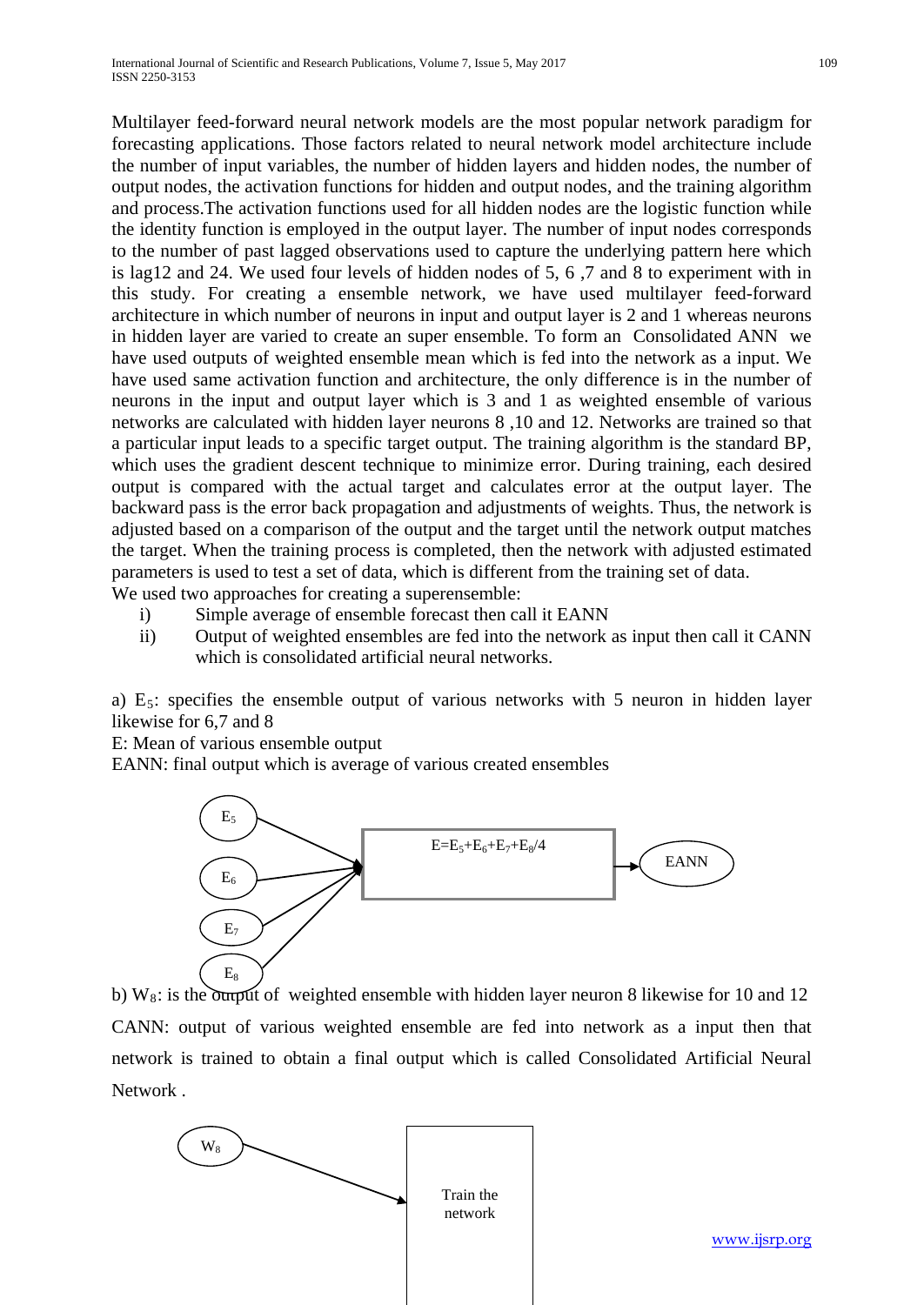

### **3 Results and discussions**

The performance is measured in terms of its RMSE (Root Mean Square Error), correlation. The correlation and RMSE is calculated and compared. The comparison shows the successful ANN model is developed.

Initially a ANN model with 5 hidden neuron is defined. The RMSE and correlation of the target response with desired response is obtained. The analysis of all neural network with different neuron up to 8 is done and their RMSE and correlation are then compared. The best network that has least RMSE & more correlation between target & output is considered .This is repeated for creating ensembles by varying hidden layer neurons and then taking mean of these ensembles calling it super ensemble. The RMSE and correlation obtained is compared with ANN results and It has been found that super ensemble works better and gives better performance. Then weighted mean of ensembles is taken for hidden layer neuron like 8 ,10 and 12 using RMSE and correlation for measuring performance and obtained results are compared with both ANN and ensemble results . It is found to perform even better by providing significant increase in correlation and RMSE is reduced. Finally a Consolidated ANN is created by taking outputs of previously created weighted ensembles as input . The analysis of these obtained Consolidated ANN are done up to hidden layer neuron 12 and their RMSE and compared with previously obtained results yielding even a better performance by further increase in correlation and decrease in RMSE.

Table 3.1

The performance measurement of various ensemble techniques using correlation coefficient and root mean square error.

| <b>Ensemble Criterion</b>                                                                                                                      | <b>Model</b>      | CC   | <b>RMSE</b> |
|------------------------------------------------------------------------------------------------------------------------------------------------|-------------------|------|-------------|
|                                                                                                                                                | details           |      |             |
| Best individual ANN models                                                                                                                     | ANN <sub>5</sub>  | 0.80 | 0.075       |
|                                                                                                                                                | ANN <sub>6</sub>  | 0.79 | 0.074       |
|                                                                                                                                                | ANN7              | 0.80 | 0.074       |
|                                                                                                                                                | ANN <sub>8</sub>  | 0.79 | 0.073       |
| (E1)<br>Simple Ensemble (Ensemble obtained by<br>simple averaging of outputs of individual<br>architectures with different initial conditions) | EANN <sub>5</sub> | 0.79 | 0.075       |
|                                                                                                                                                | EANN <sub>6</sub> | 0.79 | 0.074       |
|                                                                                                                                                | EANN7             | 0.80 | 0.074       |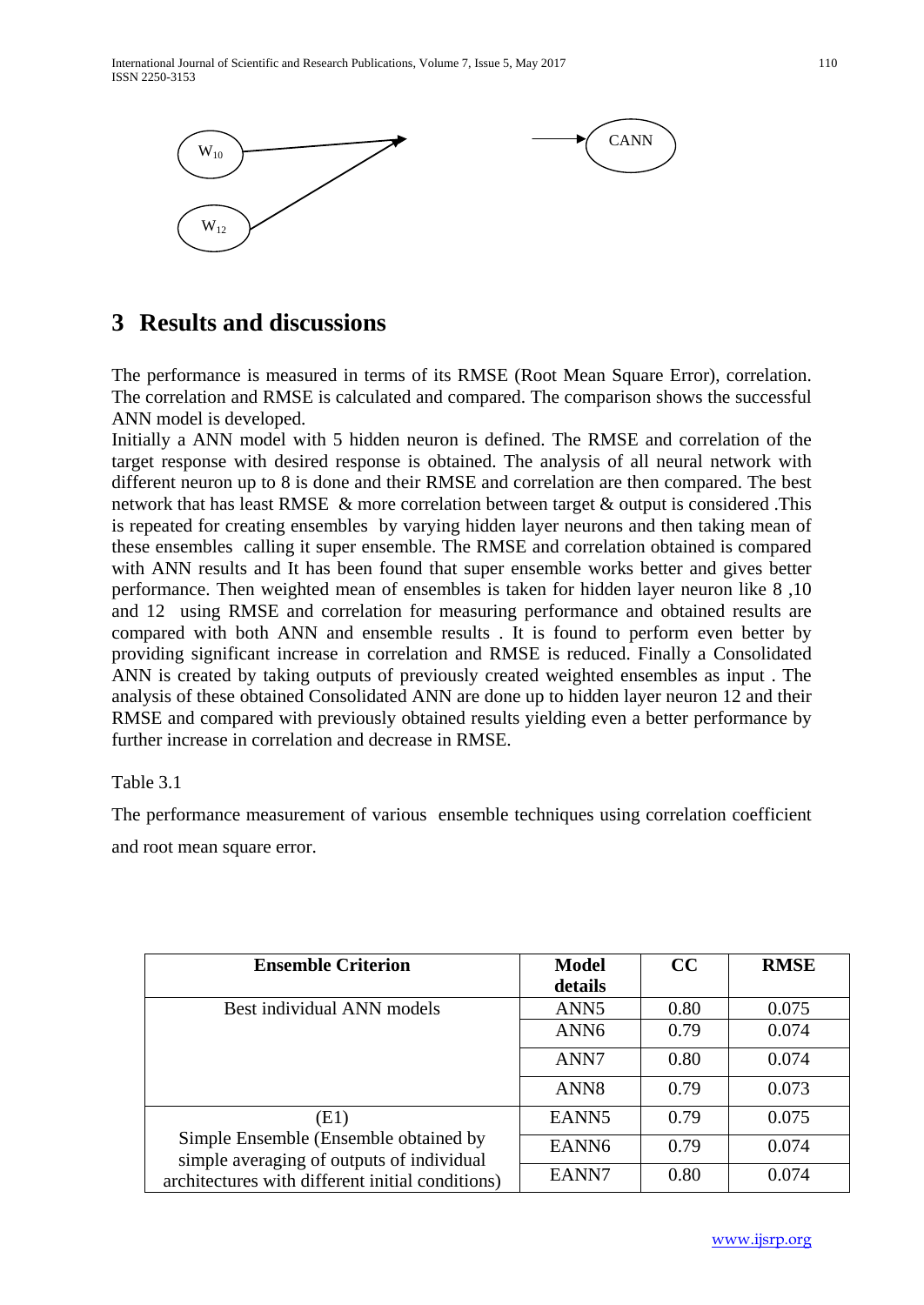|                                              | EANN <sub>8</sub> | 0.80 | 0.074 |
|----------------------------------------------|-------------------|------|-------|
| (E2)                                         | WANN8             | 0.81 | 0.073 |
| Simple Ensemble                              | WANN10            | 0.80 | 0.073 |
| (Ensemble obtained by simple averaging of    | WANN12            | 0.81 | 0.074 |
| weights of individual architectures with     |                   |      |       |
| different initial conditions)                |                   |      |       |
| (Super ensemble S1)                          |                   |      |       |
| Ensemble of outputs of ensemble ANNs in E1   |                   |      |       |
| (ensemble averaging)                         | <b>EANN</b>       | 0.80 | 0.073 |
| (Super ensemble S4)                          | CANN12            | 0.81 | 0.070 |
| Input of weighted ensemble outputs (E2) used |                   |      |       |
| to train a new ANN                           |                   |      |       |

Figure 3.1comparison of various ensemble techniques (a) ensemble averaging output compared with output (b) weighed ensemble compared with consolidated ANN



# **4 Conclusion**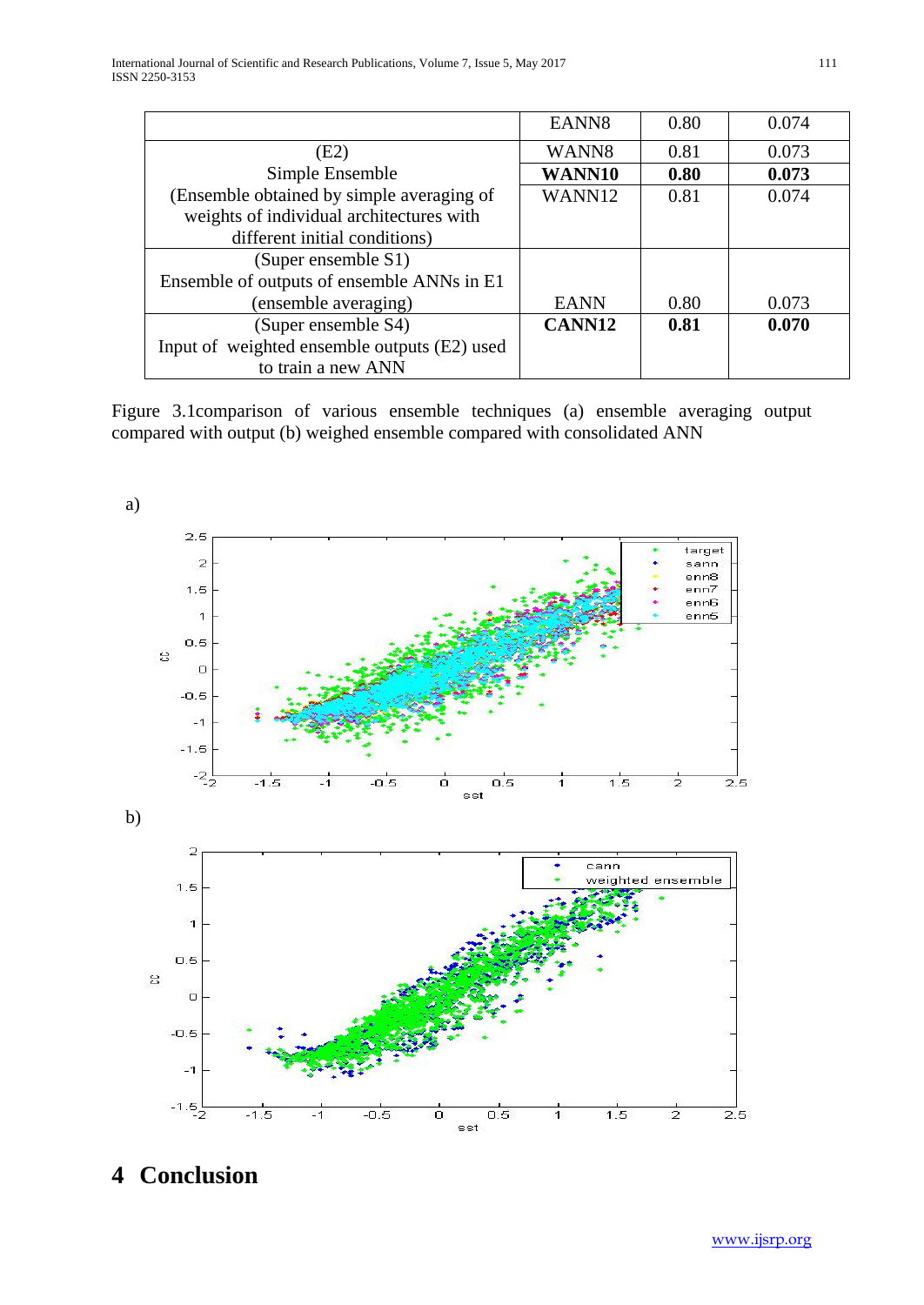The method of multi model ensemble (MME) forecasting in dynamical scenario has gained considerable attention among the researchers during the last decade with the work of Krishnamurthy and others. It was found that the ensemble of ensemble forecasts leads to better prediction. The logic behind this is that while ensemble forecast removes errors that creep in due to incorrect model initialization the multi model ensembling removes errors due to poor model physics. In both cases the logic behind removal of errors is the concept of averaging. Averaging removes the chaotic factors in the output. Simple ensembling removes errors due to incorrect initializations and MME removes errors due to poor understanding of the problem.

It was, however, further seen that MME does not always lead to better prediction. In some cases ensemble forecast or even individual mode forecasts offer better results. Statistical forecasting depends on the observations made in history. A common factor in statistical and dynamical forecasting is that both utilize the property of the system that there is an underlying dynamics playing behind seemingly random behavior of the parameter. Further, there are two broad categories of statistical prediction models. The regression based models which don't require any learning and the ANN type which evolves in time. The regression based models have no concept of initialization or ensemble. The ANN models, on the other hand, are dependent on initializations. Further, predictions based on these models are highly dependent on the number of hidden layers neurons. Thus there are two sources of errors in the predictions done by ANN models. This raises a pertinent question. Whether the ensemble forecast with ANN correspond to the ensemble forecast of the dynamical models.

The errors due to incorrect model initialization are reduced by taking several initializations and averaging the outputs. This can be called ensemble forecast. The errors due to incorrect model development resulting by taking wrong number of neurons in the hidden layer can be reduced by taking average of models with different number of neurons in the hidden layer. This is called MME forecast in statistical scenario. In the present study we call such ensemble as a superensemle.

The present study investigated the effect of enesmbling and superensemling in context of ANN predictions. SST time series in a region of Indian ocean was analysed for predictability by ANN, ANN ensemble and ANN superensemble. Two approaches to ANN superensembling were discussed. It was observed that ensembling and superensembling of ANN models does not lead to better predictability of the SST. It can thus be concluded that it is better to take individual ANN forecast than taking ensemble and superensemble forecast. In past several studies have been undertaken to demonstrate the better prediction capability of ensemble ANN models than individual models. However, there are no theoretical justifications provided for the same. In light of the past and present results it can be concluded that ensembling of ANN models needs further investigation. Conclusive decisions shall either be provided by sound theoretical justifications for the use of superenesmble models or by carrying out more such studies either to prove or disprove the claim.

## **5 References**

Aggarwal, Rashi, Kumar Rajendra ,"A comprehensive review of Numerical Weather Prediction Models", International Journal of Computer Applications,2013,vol.47 Collins D. C. , Reason C. J. C. andTanggang F. , "Predictability of Indian Ocean sea surface temperature using canonical correlation analysis," Climate Dynamics, 2004, vol22(5), pp.481-497.